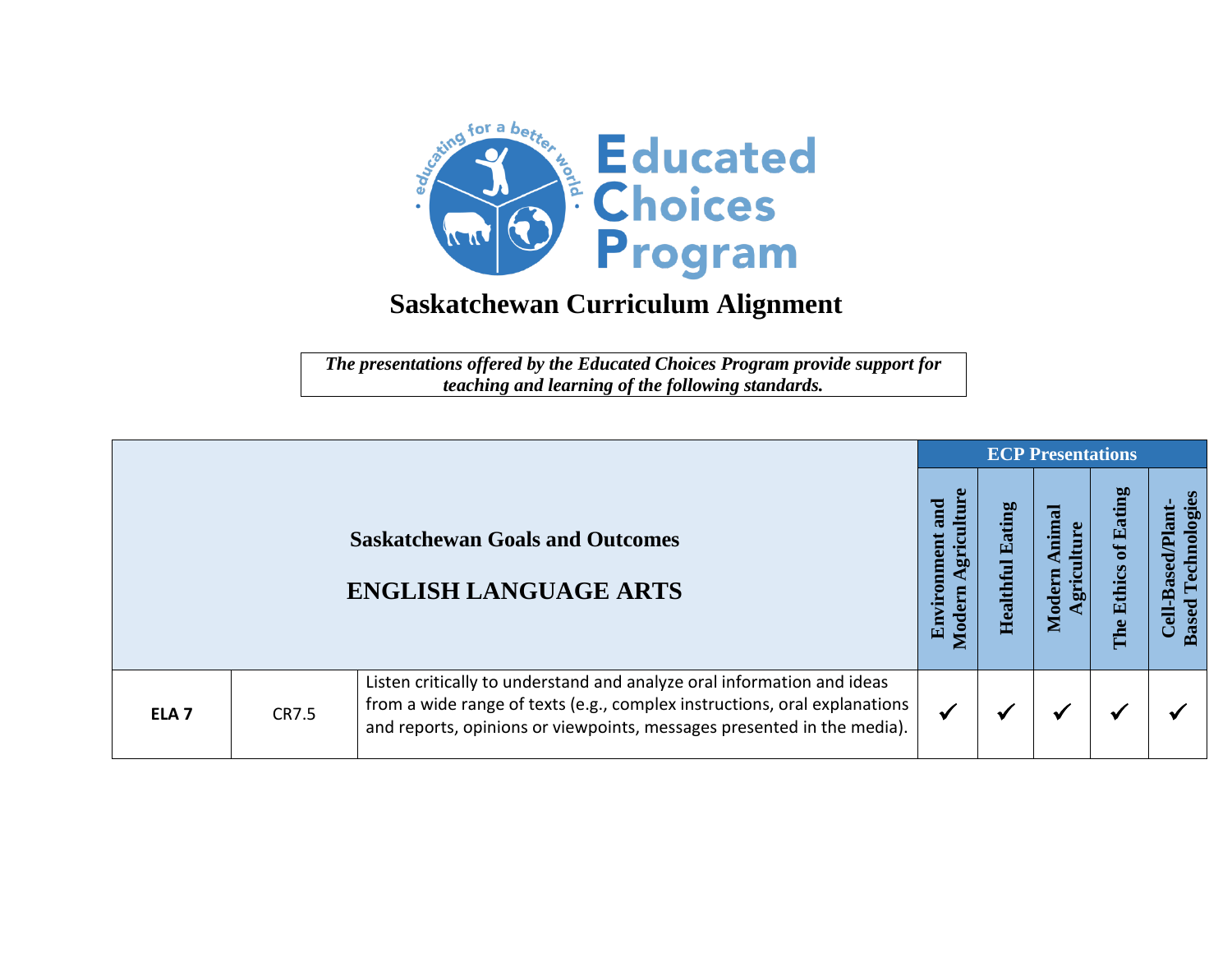| ELA <sub>8</sub> | <b>CR8.5</b> | Listen critically to understand, gather information, follow directions,<br>form an opinion, and analyze oral presentations for diverse opinions,<br>presenter's point of view, values, and biases, stereotypes, or<br>prejudices.                                 |  |  |  |
|------------------|--------------|-------------------------------------------------------------------------------------------------------------------------------------------------------------------------------------------------------------------------------------------------------------------|--|--|--|
| ELA <sub>9</sub> | CR9.5a       | Listen purposefully to understand, analyze, and evaluate oral<br>information and ideas from a range of texts including conversations,<br>discussions, interviews, and speeches.                                                                                   |  |  |  |
|                  | CR9.5b       | Listen purposefully to understand, analyze, and evaluate oral<br>information and ideas from a range of texts including directions and<br>speeches, recognizing train of thought, main points, and presentation<br>techniques.                                     |  |  |  |
| <b>ELA 10</b>    | CR A10.3     | Listen to, interpret, summarize, and draw conclusions about the ideas<br>and information presented in a variety of literary and informational<br>texts including group discussions, oral readings, interviews, and<br>prepared talks about a topic being studied. |  |  |  |
| <b>ELA 20</b>    | CC 20.3      | Speak to present ideas and information appropriately in informal<br>(including discussions and collaborative work) and formal (including an<br>interview, a dramatic reading, and introducing and thanking a speaker)<br>situations.                              |  |  |  |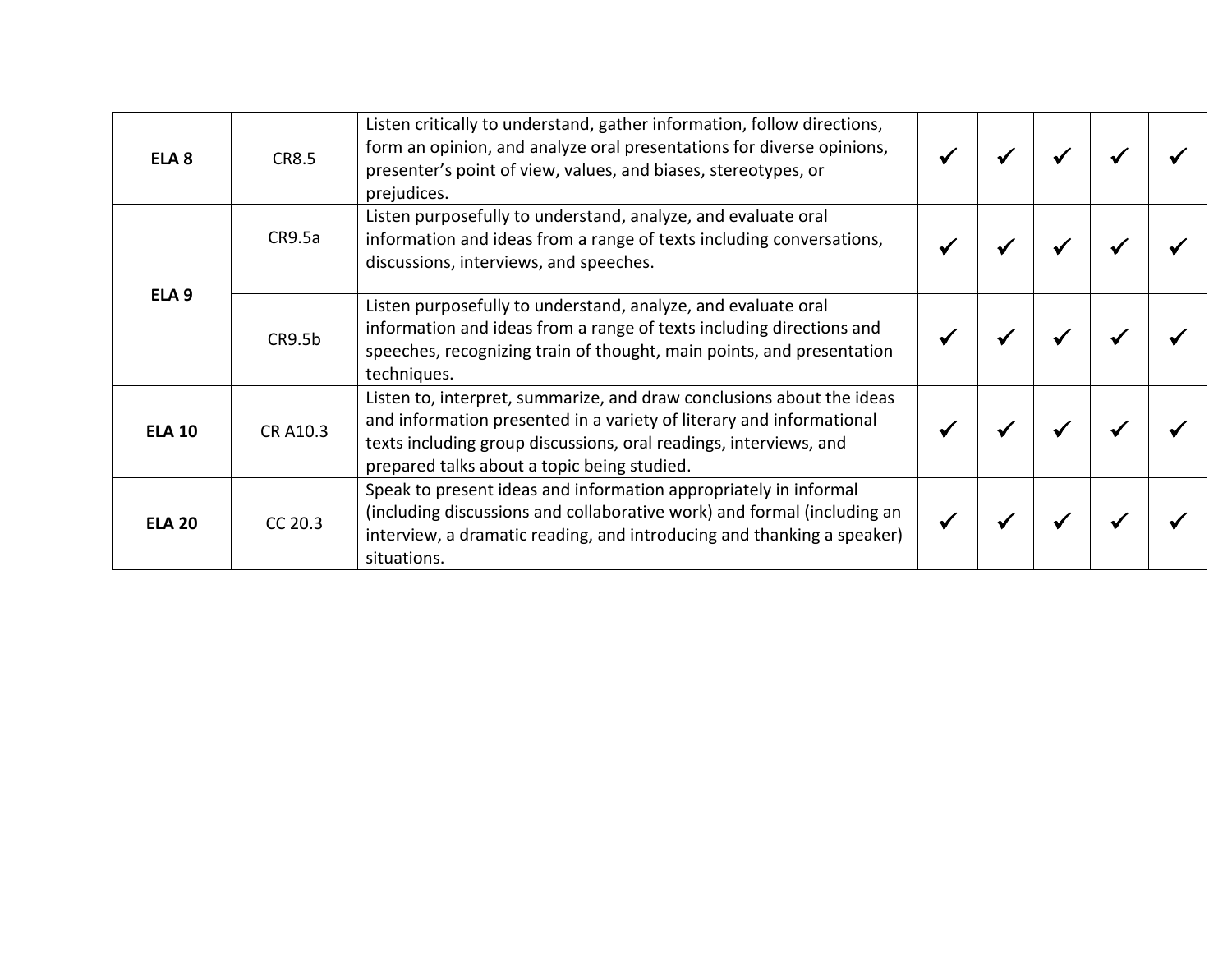|         |                  |                                                                                                                                                                          |                                              |                         | <b>ECP Presentations</b>     |                      |                                                |
|---------|------------------|--------------------------------------------------------------------------------------------------------------------------------------------------------------------------|----------------------------------------------|-------------------------|------------------------------|----------------------|------------------------------------------------|
|         |                  | <b>Saskatchewan Goal Indicators</b><br><b>HEALTH EDUCATION</b>                                                                                                           | Modern Agriculture<br><b>Environment and</b> | <b>Healthful Eating</b> | Modern Animal<br>Agriculture | The Ethics of Eating | <b>Based Technologies</b><br>Cell-Based/Plant- |
| Grade 7 | <b>USC 7.5.b</b> | Locate sources and evaluate information, according to specific criteria,<br>about healthy eating.                                                                        |                                              | $\checkmark$            |                              | ✔                    |                                                |
|         | <b>USC 7.5.c</b> | Examine the consequences of/of not evaluating information about<br>healthy eating.                                                                                       |                                              | $\checkmark$            |                              |                      |                                                |
|         | <b>USC 7.5.e</b> | Apply guidelines for healthy eating as presented in Canada's Food<br>Guide                                                                                               |                                              | $\checkmark$            |                              | ✔                    |                                                |
|         | <b>USC 7.7.e</b> | Appraise virtues as the quality of doing what is right and avoiding what<br>is wrong.                                                                                    | ✔                                            |                         | ✔                            |                      |                                                |
|         | <b>USC 7.7.j</b> | Explore, question, and appreciate a wide range of human values,<br>virtues, and abilities that support "the common or greater good" within<br>the contexts of daily life | $\checkmark$                                 |                         |                              |                      |                                                |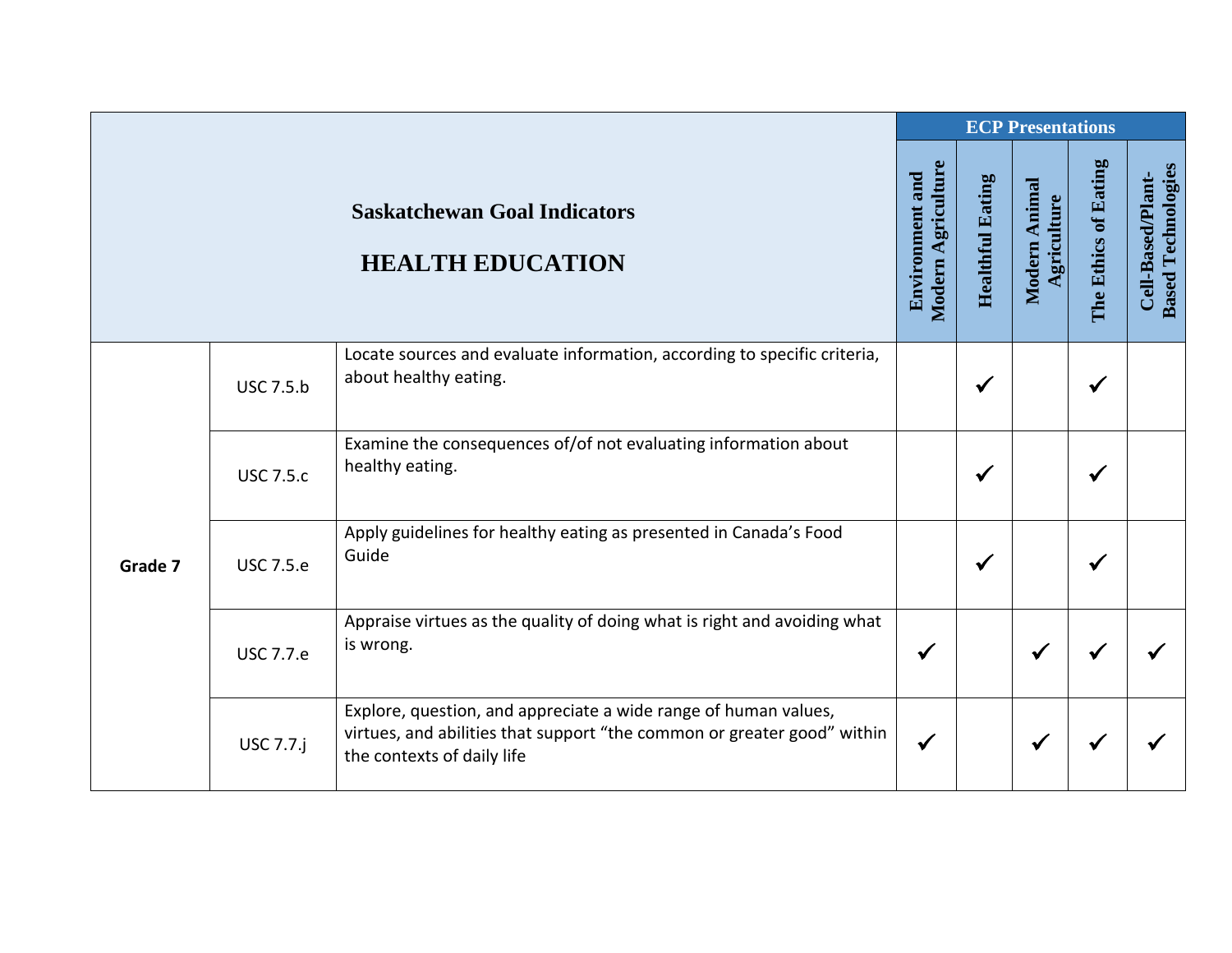|         | <b>USC 8.5.b</b> | Investigate and evaluate common adolescent and adult eating and<br>exercise habits                                                                                        | $\checkmark$ | $\checkmark$ | $\checkmark$ |   |  |
|---------|------------------|---------------------------------------------------------------------------------------------------------------------------------------------------------------------------|--------------|--------------|--------------|---|--|
| Grade 8 | <b>USC 8.5.c</b> | Determine reasons for specific eating and/or exercise habits/ patterns<br>(e.g., time, access, preferences, allergies).                                                   | $\checkmark$ |              |              |   |  |
|         | <b>USC 8.6.d</b> | Examine practices and activities that pose a threat to the environment<br>and to the health of people.                                                                    | $\checkmark$ |              |              | ✔ |  |
|         | <b>USC 8.6.e</b> | Question family and community norms and expectations regarding<br>caring for the environment.                                                                             | $\checkmark$ |              |              |   |  |
|         | <b>USC 8.6.g</b> | Analyze how one's behaviour related to the concept of sustainability,<br>might affect the well-being of others and other things.                                          | $\checkmark$ |              | $\checkmark$ |   |  |
|         | <b>USC 8.6.h</b> | Consider the kinds of changes needed to protect the environment and<br>the health of people.                                                                              | $\checkmark$ |              |              | ✔ |  |
|         | <b>USC 8.6.i</b> | Evaluate three or more examples of perceptions on what is believed to<br>be healthy/sustainable for the environment (i.e., examine local and<br>provincial perspectives). | $\checkmark$ |              |              | ✔ |  |
|         | <b>USC 8.6.j</b> | Investigate past and present practices that focus/focused on<br>sustainability for the health of people and the environment.                                              | $\checkmark$ |              |              |   |  |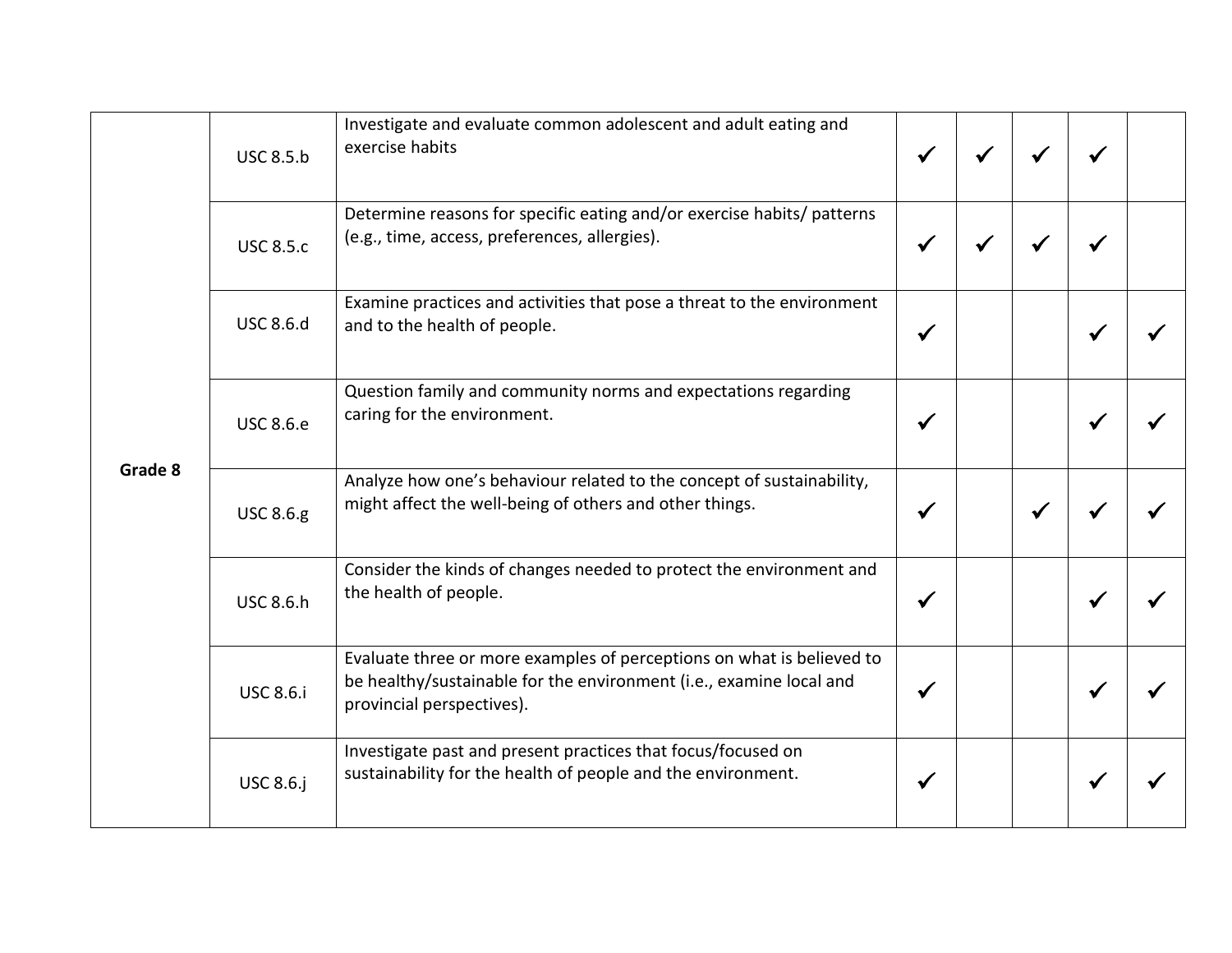| Grade 9            | <b>USC 9.5.a</b> | Evaluate and respond to a variety of sources of, and information about,<br>healthy food policies.                                                                                                                                                                                                   | $\checkmark$ | √ |  |
|--------------------|------------------|-----------------------------------------------------------------------------------------------------------------------------------------------------------------------------------------------------------------------------------------------------------------------------------------------------|--------------|---|--|
|                    | <b>USC 9.5.j</b> | Determine and examine the actions/priorities that will bring about the<br>greatest improvement to new and/or existing food policies.                                                                                                                                                                | $\checkmark$ |   |  |
|                    | <b>USC 9.8.a</b> | Evaluate and respond to a variety of sources of, and information about,<br>chronic illness.                                                                                                                                                                                                         | $\checkmark$ |   |  |
|                    | DM 9.10.c        | Examine the health promotion needed in the local community.                                                                                                                                                                                                                                         |              |   |  |
| <b>Wellness 10</b> | W1.b             | Reflect on personal beliefs (e.g., being healthy takes work) while<br>addressing common misconceptions about wellness (e.g., if one is not<br>sick, then one must be well).                                                                                                                         | $\checkmark$ |   |  |
|                    | W1.c             | Employ appropriate and increasingly sophisticated strategies (including<br>technology) to gather, interpret, and evaluate wellness information<br>(e.g., interview community wellness experts, evaluate source of<br>information, reflect on personal biases, discuss alternative<br>perspectives). |              |   |  |
|                    | W1.h             | Critique community and societal norms (e.g., expectations regarding<br>gender roles, norms regarding alcohol consumption) that influence the<br>well-being of self, family, and community.                                                                                                          |              |   |  |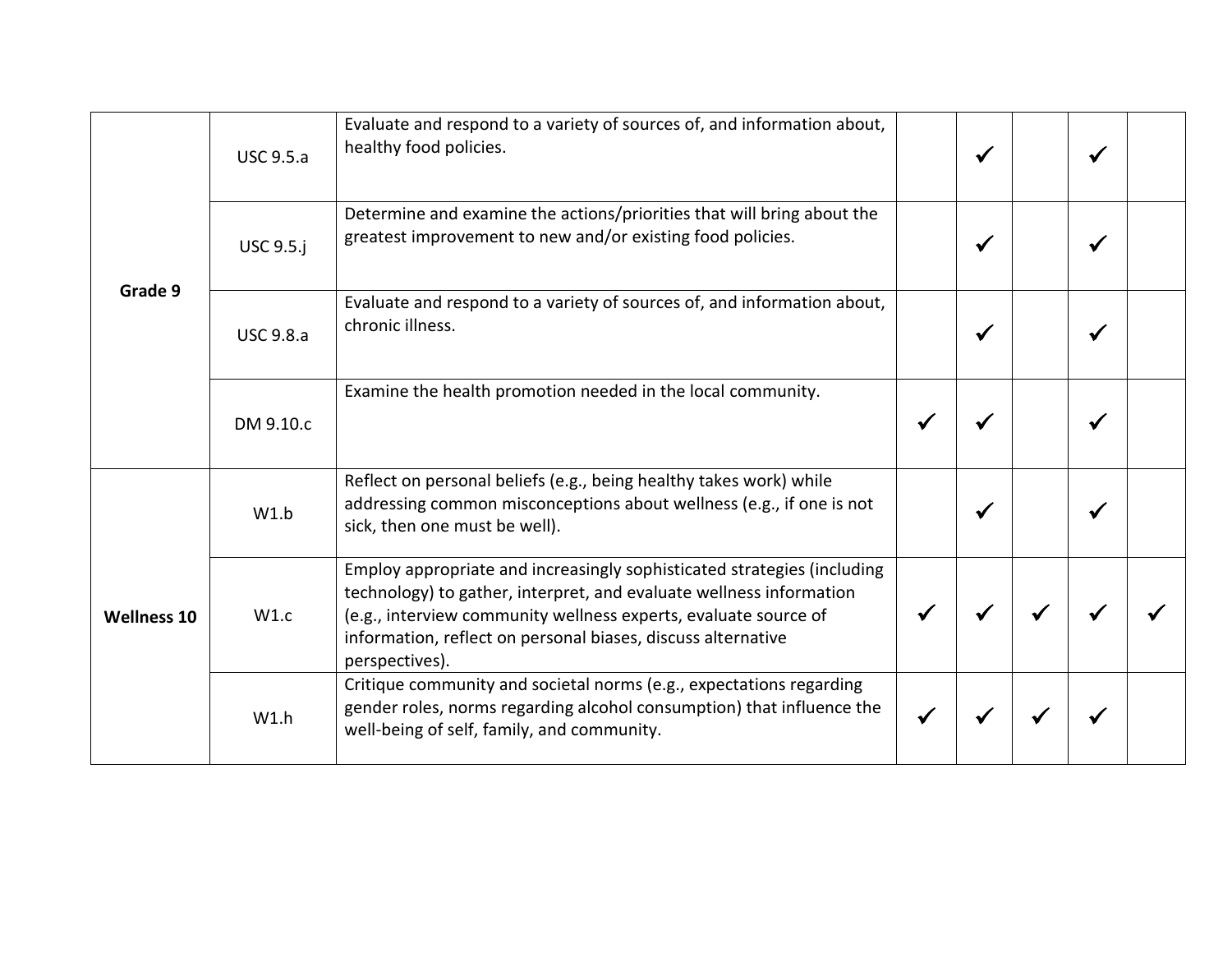|                    | W1.i  | Assess one's motivations (e.g., appearance) and limitations (e.g., time<br>management) that improve and/or impede one's personal wellness.                                                                                                                         |              |  |  |
|--------------------|-------|--------------------------------------------------------------------------------------------------------------------------------------------------------------------------------------------------------------------------------------------------------------------|--------------|--|--|
| <b>Wellness 10</b> | W1.j  | Analyze individual and civic responsibility in nurturing well-being and<br>examine the social factors (including expectations of self and others)<br>that influence personal wellness.                                                                             |              |  |  |
|                    | W7.j  | Examine factors (e.g., determinants of health, body composition,<br>mental wellness, social wellness) that have an impact on one's<br>commitment to achieving and maintaining recommended standards for<br>health-related and skill-related components of fitness. |              |  |  |
|                    | W11.b | Predict and justify what healthy eating might mean in the future                                                                                                                                                                                                   | $\checkmark$ |  |  |
|                    | W11.c | Explore some of the controversy that surrounds healthy eating<br>practices and beliefs (e.g., nutrition supplements, digestive cleansing,<br>mega vitamins, carbohydrate loading, vegetarianism, organic foods)                                                    |              |  |  |
|                    | W11.d | Investigate what is known about healthy eating practices (i.e., for<br>children, teens, adults, athletes, pregnant mothers) from a variety of<br>evaluated sources.                                                                                                | ✔            |  |  |
|                    | W11.e | Examine the various nutrients (e.g., protein, fibre, calcium, omega-3<br>fat, vitamins) that should be considered for optimal well-being.                                                                                                                          | ✔            |  |  |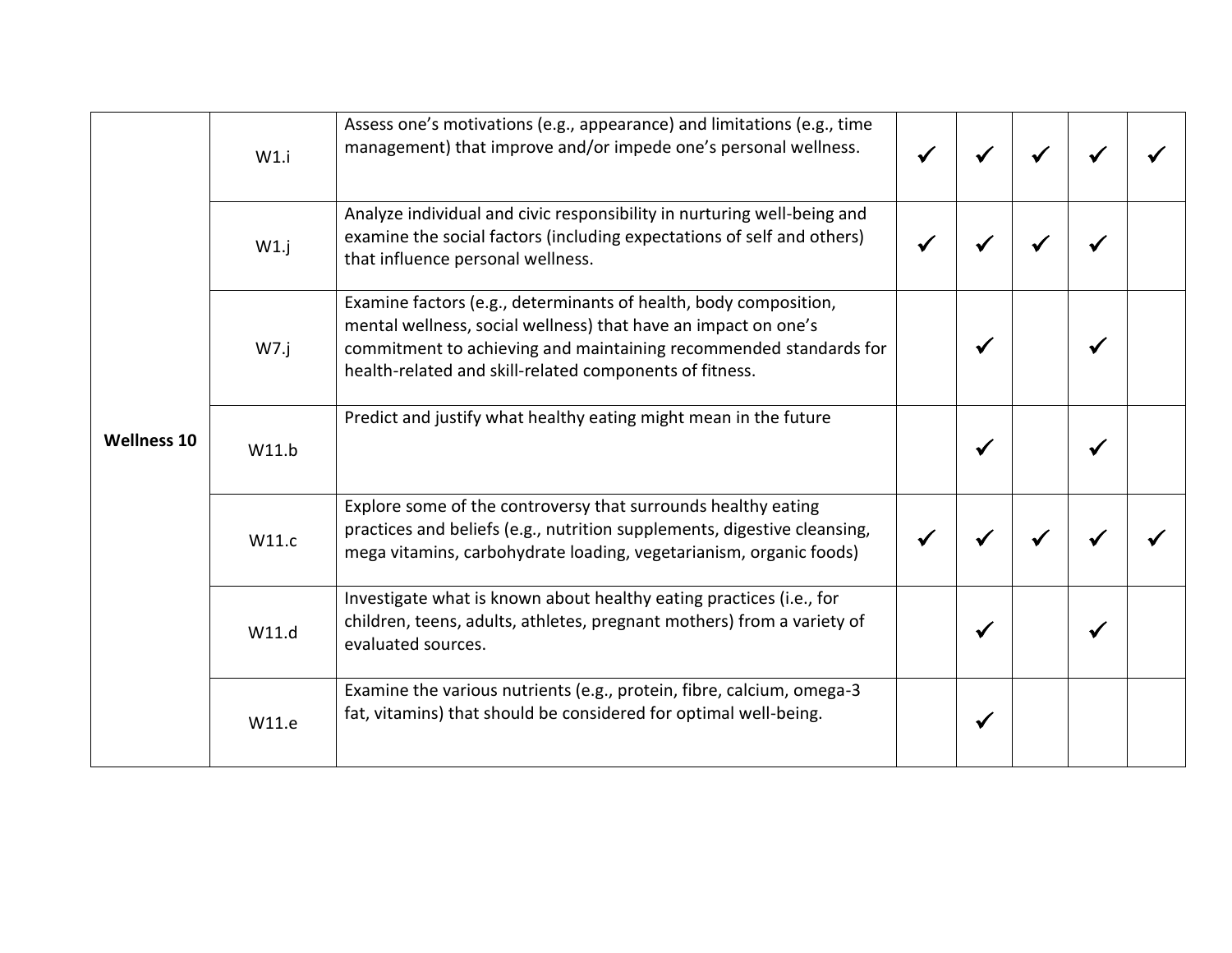| <b>Wellness 10</b> | W11. | Examine and evaluate several different food guides or healthy eating<br>recommendations related to personal eating practices. |  |  |  |
|--------------------|------|-------------------------------------------------------------------------------------------------------------------------------|--|--|--|
|                    |      |                                                                                                                               |  |  |  |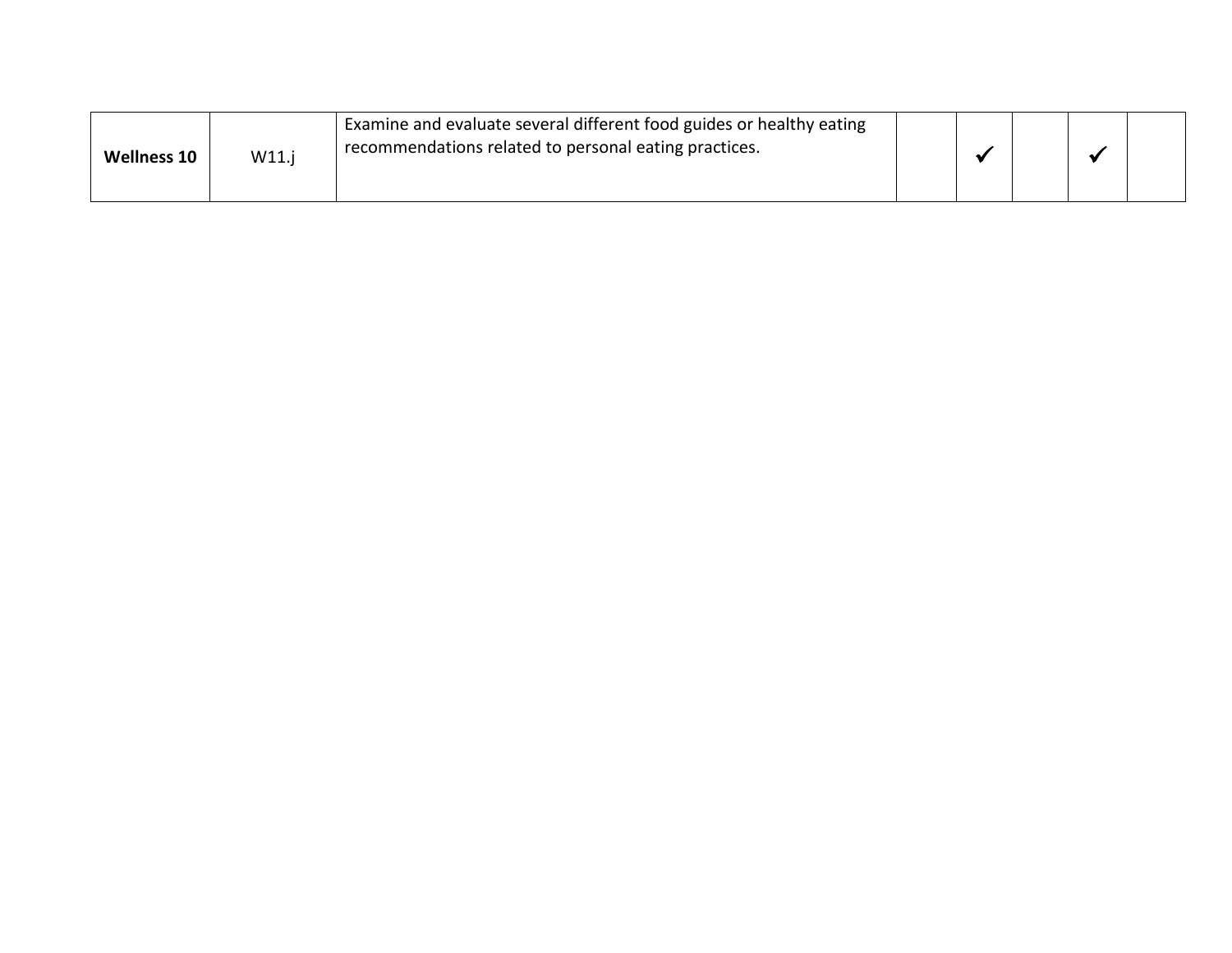|              | <b>Saskatchewan Goal Indicators</b><br>PHYSICAL EDUCATION<br>Identify how an individual's nutritional choices may be influenced by<br>factors such as cultural eating practices, finances, advertising and<br>PE20.8.b<br>marketing and/or geographical location.<br>Identify how a specific nutritional trend can influence personal<br>nutrition practices.<br>PE20.8.h<br>Assess how nutritional choices (e.g., vegetarianism, carbohydrate | <b>ECP Presentations</b>                                                                                   |                                                 |                         |                                |                      |                                                          |  |
|--------------|------------------------------------------------------------------------------------------------------------------------------------------------------------------------------------------------------------------------------------------------------------------------------------------------------------------------------------------------------------------------------------------------------------------------------------------------|------------------------------------------------------------------------------------------------------------|-------------------------------------------------|-------------------------|--------------------------------|----------------------|----------------------------------------------------------|--|
|              |                                                                                                                                                                                                                                                                                                                                                                                                                                                |                                                                                                            | Agriculture<br><b>Environment and</b><br>Modern | <b>Healthful Eating</b> | Animal<br>griculture<br>Modern | The Ethics of Eating | <b>Based Technologies</b><br>-Based/Plant<br><b>Cell</b> |  |
| <b>PE 20</b> |                                                                                                                                                                                                                                                                                                                                                                                                                                                |                                                                                                            |                                                 |                         | √                              |                      |                                                          |  |
|              |                                                                                                                                                                                                                                                                                                                                                                                                                                                |                                                                                                            |                                                 |                         | ✔                              |                      |                                                          |  |
| <b>PE 30</b> | PE30.7                                                                                                                                                                                                                                                                                                                                                                                                                                         | loading, intermittent fasting and high protein meal) might impact<br>participation in a physical activity. |                                                 | √                       |                                |                      |                                                          |  |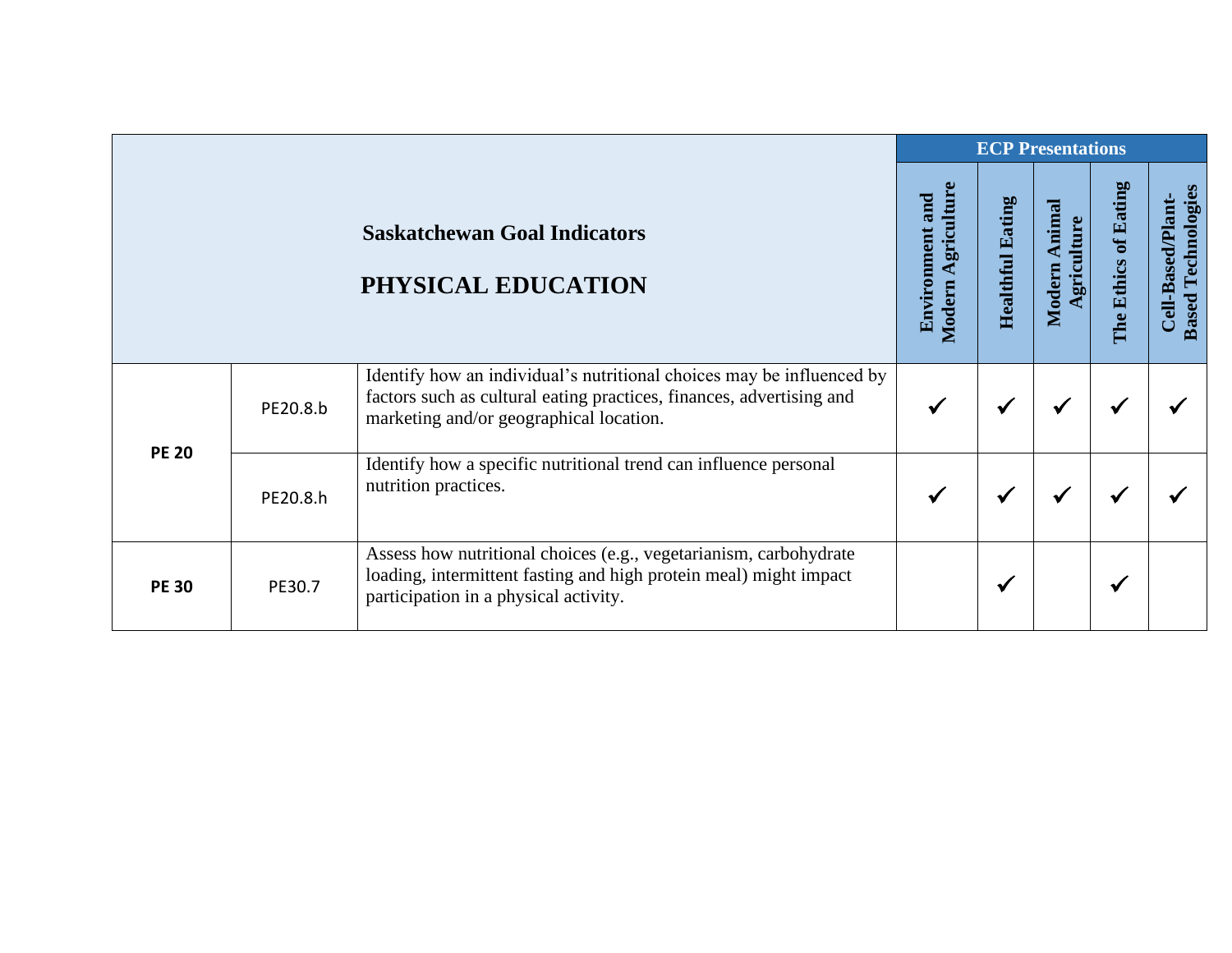|         |         |                                                                                                                                                                                                                                                                                                                                                                                          |                                                     |                            | <b>ECP Presentations</b>      |                      |                                                |
|---------|---------|------------------------------------------------------------------------------------------------------------------------------------------------------------------------------------------------------------------------------------------------------------------------------------------------------------------------------------------------------------------------------------------|-----------------------------------------------------|----------------------------|-------------------------------|----------------------|------------------------------------------------|
|         |         | <b>Saskatchewan Goal Indicators</b><br><b>SCIENCE</b>                                                                                                                                                                                                                                                                                                                                    | <b>Modern Agriculture</b><br><b>Environment and</b> | Eating<br><b>Healthful</b> | Anima<br>griculture<br>Modern | The Ethics of Eating | <b>Based Technologies</b><br>Cell-Based/Plant- |
| Grade 7 | IE7.4.b | Propose ecological questions to investigate arising from practical<br>problems and issues (e.g., "What is the impact of clearing land for<br>farming?", "How could a community prolong the life of its landfill<br>site?", "How could a community reduce the amount of garbage it<br>produces?", "What is the impact of a sports field being constructed in a<br>particular location?"). | $\checkmark$                                        |                            |                               |                      |                                                |
|         | IE7.4.d | Identify and refine questions and problems related to the effects of<br>natural or human influences on a particular ecosystem                                                                                                                                                                                                                                                            | $\checkmark$                                        |                            |                               | √                    |                                                |
|         | IE7.4.e | Select and synthesize information from various sources to develop a<br>response to specific questions related to natural or human influences<br>on a particular ecosystem.                                                                                                                                                                                                               | $\checkmark$                                        |                            |                               |                      |                                                |
|         | IE7.4.f | Propose a course of action or defend a given position on a local<br>ecological issue or problem related to natural or human influences on a<br>particular ecosystem, taking into account scientific, societal,<br>technological, and environmental factors.                                                                                                                              | $\checkmark$                                        |                            |                               |                      |                                                |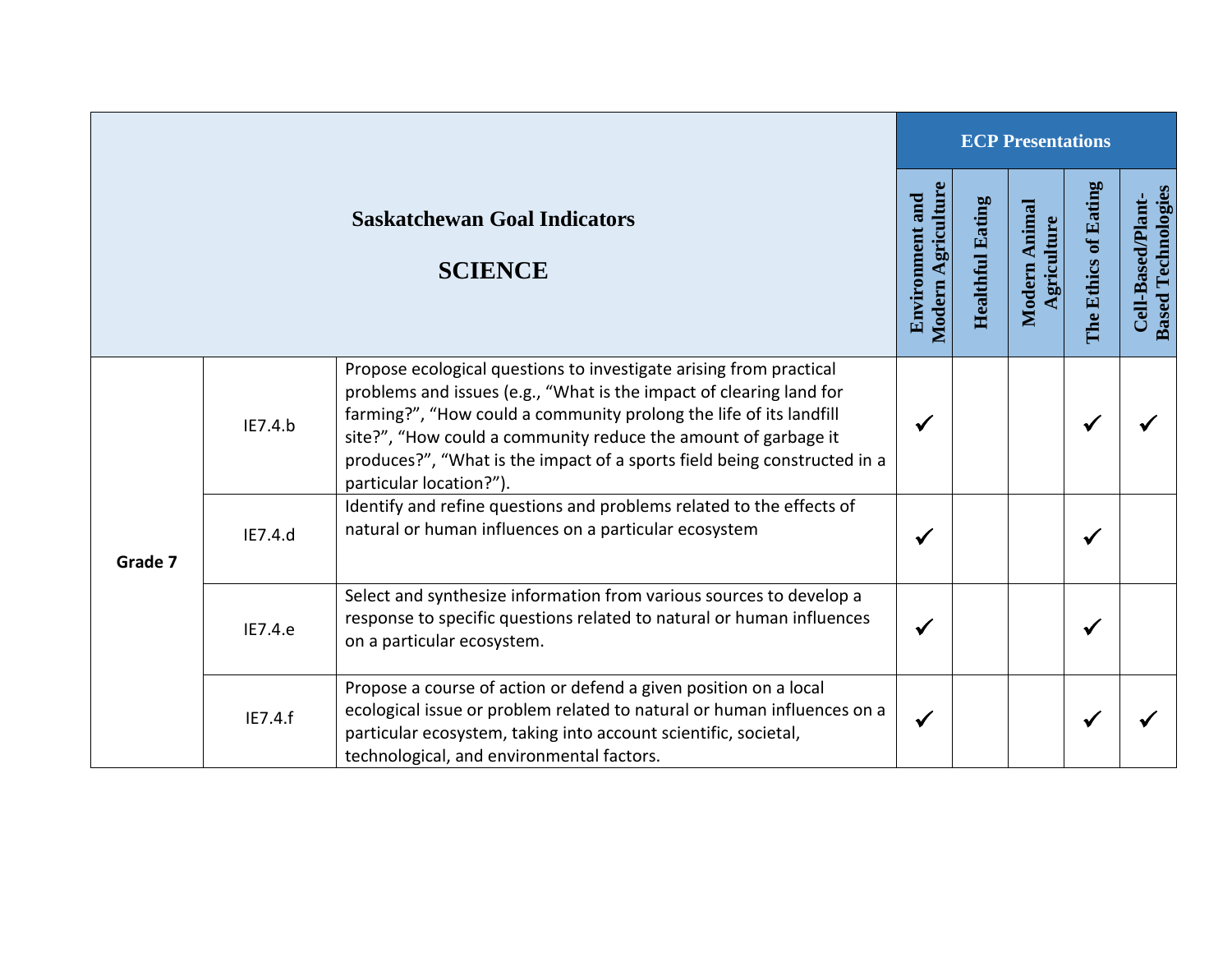| Grade 7           | IE7.4.g           | Be sensitive and responsible in maintaining a balance between human<br>needs and a sustainable environment by considering both immediate<br>and long-term effects of their course of action or stated position.                                                                                               |              | √ |  |
|-------------------|-------------------|---------------------------------------------------------------------------------------------------------------------------------------------------------------------------------------------------------------------------------------------------------------------------------------------------------------|--------------|---|--|
|                   | SCI10-CI1.a       | Pose questions or problems relating to the effects of human actions on<br>global climate change and the sustainability of ecosystems that arise<br>from personal research.                                                                                                                                    | ✔            |   |  |
| Grade 10          | SCI10-CI1.b       | Reflect upon your personal view of humanity's relationship with the<br>environment.                                                                                                                                                                                                                           | $\checkmark$ | ✔ |  |
|                   | SCI10-CI1.g       | Select, integrate and analyze the validity of information from various<br>human, print and electronic sources (e.g., government publications,<br>community resources and personally collected data), with respect to<br>sustainability, sustainable development and education for sustainable<br>development. |              |   |  |
|                   | SCI10-CI1.h       | . Provide examples of human actions that have contributed to the<br>anthropogenic greenhouse effect                                                                                                                                                                                                           | $\checkmark$ |   |  |
|                   | SCI10-CI1.j       | Reflect upon individual and societal behavioural and lifestyle choices<br>that can help to minimize anthropogenic sources of global climate<br>change                                                                                                                                                         |              |   |  |
|                   | BI30-GB3.a        | Identify examples of historical, current and emerging biotechnologies<br>(e.g., selective breeding, applications of fermentation, genetic<br>engineering, cloning, gene therapy, assistive reproductive technologies<br>and synthetic biology).                                                               |              |   |  |
| <b>Biology 30</b> | <b>BI30-GB3.b</b> | Explore how societal pressures such as food, energy and resource<br>shortages can drive the development of biotechnologies.                                                                                                                                                                                   | $\checkmark$ | ✔ |  |
|                   | BI30-GB3.d        | Explore potential positive and negative impacts of a specific<br>biotechnology (e.g., the use of stem cells, genetically modified and<br>synthetic organisms and synthetic DNA) on individuals and society                                                                                                    |              |   |  |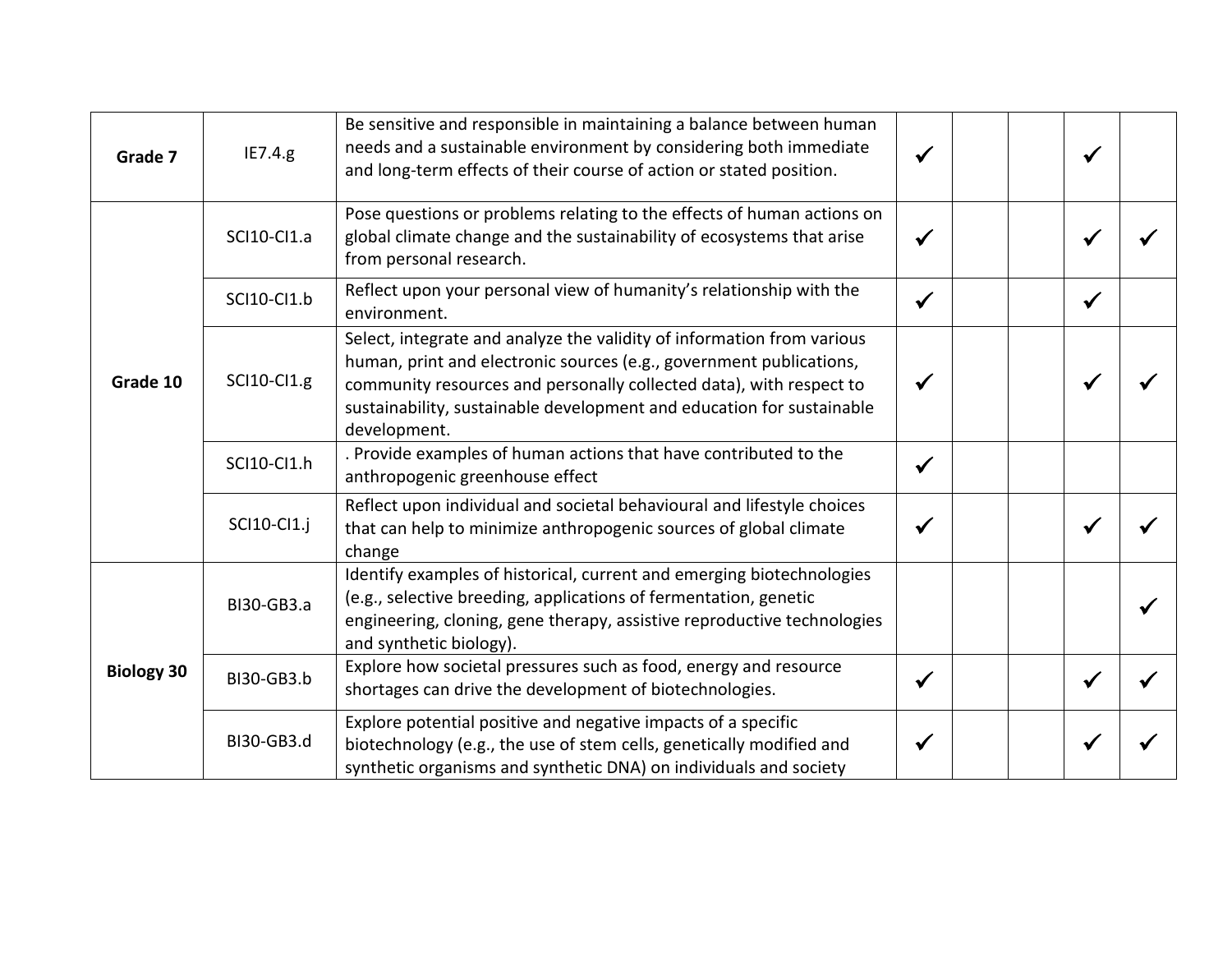|                                    | HS20-NU1.a        | Identify which macronutrients and micronutrients are commonly found<br>in each food group (i.e., vegetables and fruit, grain products, milk and<br>alternatives, meat and alternatives and oils and fats).              |  |  |  |
|------------------------------------|-------------------|-------------------------------------------------------------------------------------------------------------------------------------------------------------------------------------------------------------------------|--|--|--|
| <b>Health</b><br><b>Science 20</b> | <b>HS20-NU1.k</b> | Examine the connection between undernutrition or overnutrition and<br>development of diseases such as anemia, scurvy, Type 2 diabetes and<br>heart disease.                                                             |  |  |  |
|                                    | HS20-NU2.a        | Pose questions about the role of nutrition in supporting healthy eating<br>practices.                                                                                                                                   |  |  |  |
|                                    | HS20-NU2.h        | Design a healthful diet based on personal lifestyle choices                                                                                                                                                             |  |  |  |
|                                    | <b>HS20-NU2.i</b> | Assess whether eating practices such as carbohydrate loading, fad<br>diets, vegetarianism, veganism, fast food, energy drinks, 100-mile diet<br>and fasting provide sufficient nutrition to support healthy functioning |  |  |  |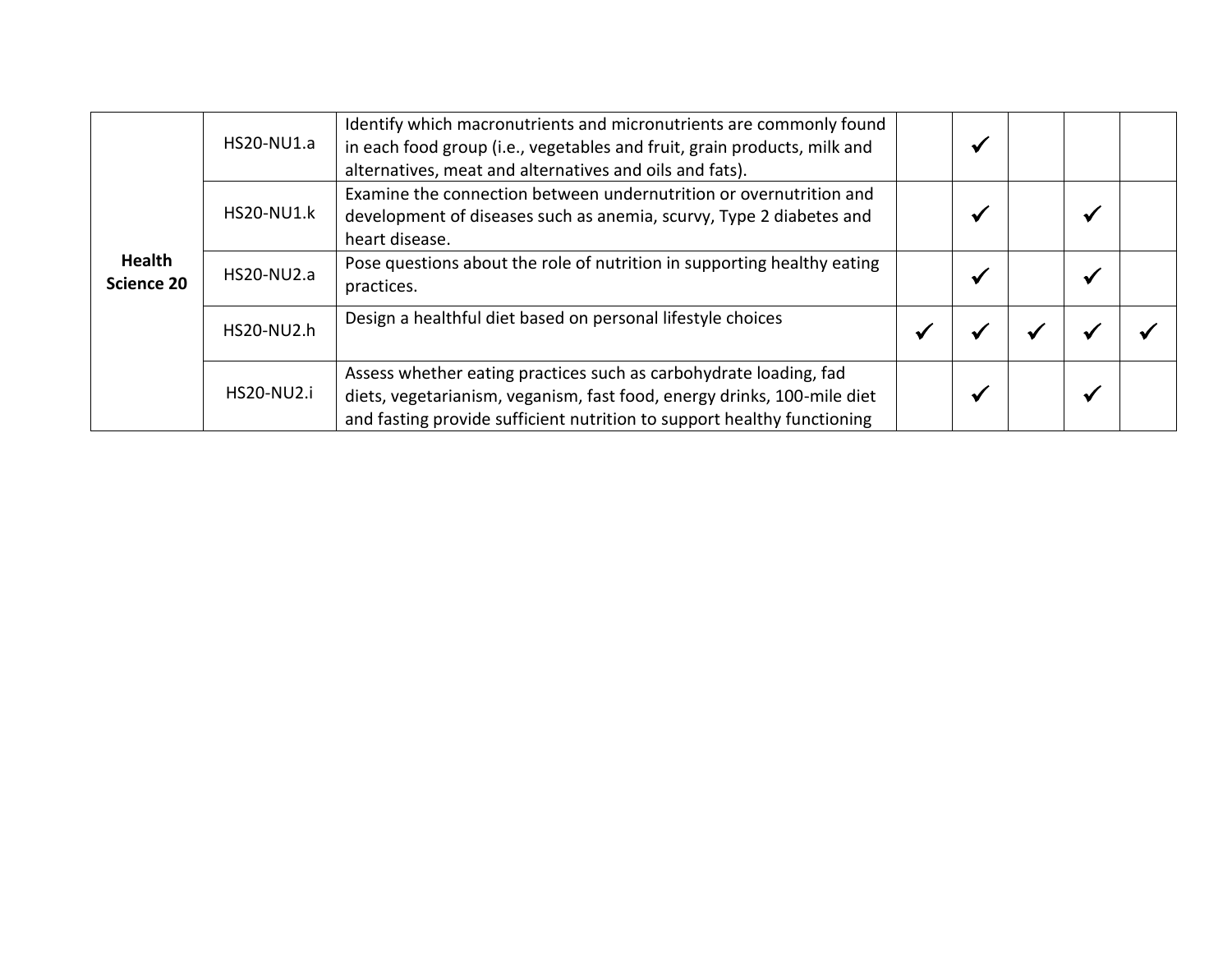|         |         |                                                                                                                                                                                                                                                                                                                                                                                                                                                                                                                             |                                              |                         | <b>ECP Presentations</b>     |                      |                                                |
|---------|---------|-----------------------------------------------------------------------------------------------------------------------------------------------------------------------------------------------------------------------------------------------------------------------------------------------------------------------------------------------------------------------------------------------------------------------------------------------------------------------------------------------------------------------------|----------------------------------------------|-------------------------|------------------------------|----------------------|------------------------------------------------|
|         |         | <b>Saskatchewan Goal Indicators</b><br><b>SOCIAL STUDIES</b>                                                                                                                                                                                                                                                                                                                                                                                                                                                                | Modern Agriculture<br><b>Environment and</b> | <b>Healthful Eating</b> | Modern Animal<br>Agriculture | The Ethics of Eating | <b>Based Technologies</b><br>Cell-Based/Plant- |
|         | DR7.2.b | Examine the effects of humans and their technology on the natural<br>environment in Canada, and in a selection of Pacific Rim and<br>circumpolar countries, including the consequences for indigenous<br>peoples who inhabit those regions (e.g., over harvesting of salmon<br>fishery, increased incidence of severe weather, influence of logging<br>industry on the natural world and ecosystems, effects of deforestation<br>and coral removal, and efforts to reclaim shorelines and restore the<br>natural barriers). | ✔                                            |                         |                              |                      |                                                |
| Grade 7 | DR7.2.d | Trace examples of current effects of climate change on the movement<br>of peoples (e.g., melting of the polar icecap and greater accessibility to<br>the North-West Passage and the oil underneath) and hypothesize<br>about the potential effects of climate change on the movement of<br>peoples in the future.                                                                                                                                                                                                           | $\checkmark$                                 |                         |                              |                      |                                                |
|         | RW7.3.c | Examine the sustainability of the economies of a selection of<br>circumpolar and Pacific Rim countries, and propose practices which<br>might increase the level of sustainability.                                                                                                                                                                                                                                                                                                                                          | ✔                                            |                         |                              |                      |                                                |
| Grade 8 | RW8.1.a | Investigate the goods and services produced in the local economy and<br>the consumers of those goods and services (e.g., hospital, hairdressers,<br>manufacturers, farmers, exporters)                                                                                                                                                                                                                                                                                                                                      | $\checkmark$                                 |                         |                              |                      |                                                |